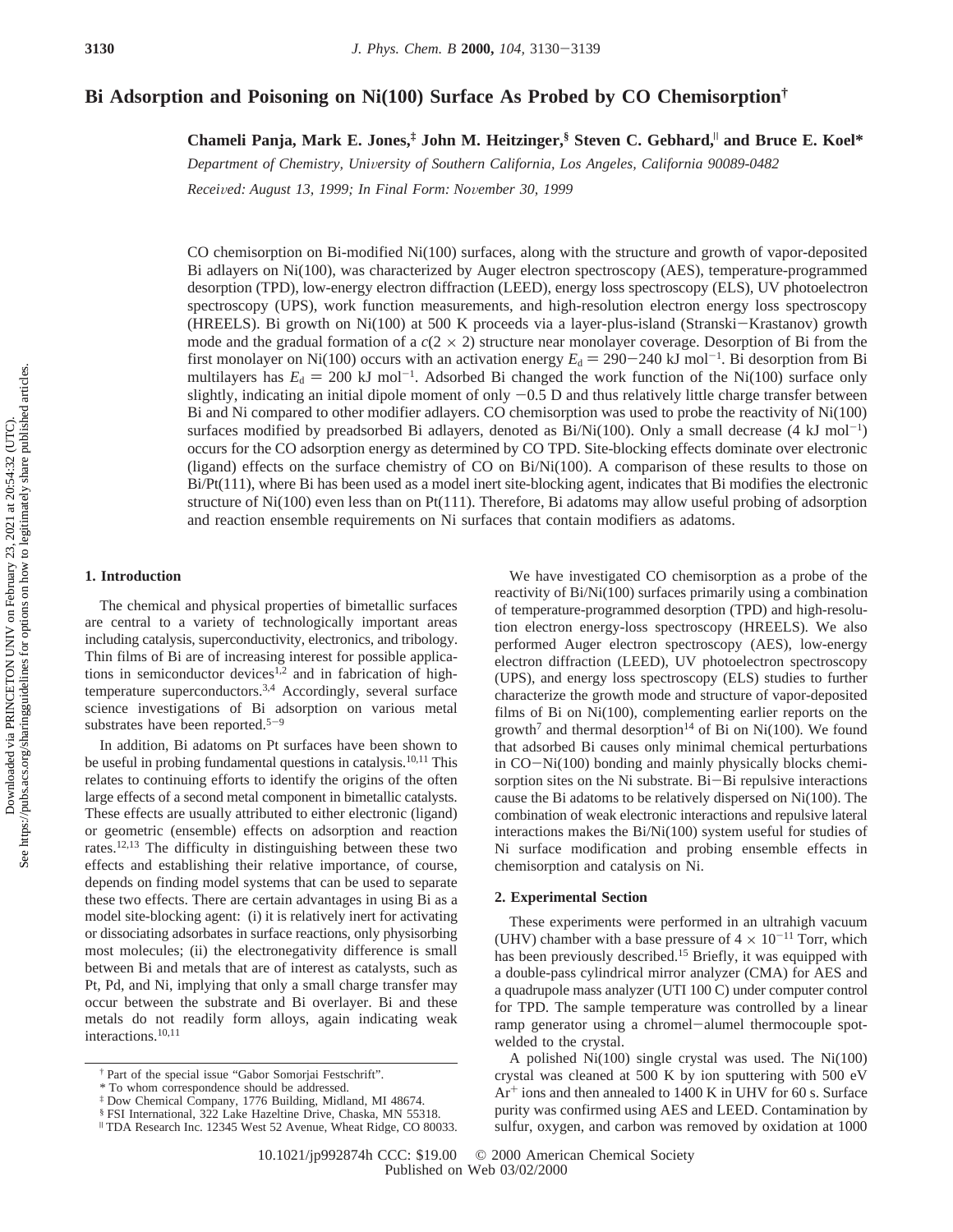

Figure 1. Changes in AES signal intensity during Bi deposition on a Ni(100) crystal at 500 K. The Bi monolayer coverage along the top axis is defined as  $\Theta_{\text{Bi}} = 1$  or  $8.05 \times 10^{14}$  atoms cm<sup>-2</sup>. The solid lines were calculated for a Bi layer-by-layer growth mode using the Ni and were calculated for a Bi layer-by-layer growth mode using the Ni and Bi AES signal intensities at  $\Theta_{\text{Bi}} = 1$ . The dashed lines are only a guide for the eye.

K in  $5 \times 10^{-9}$  Torr of O<sub>2</sub> for 60 s, followed by reduction in  $1 \times 10^{-8}$  Torr of H<sub>2</sub> at 1200 K for 30–60 s and then heating in UHV to 1400 K.

Bismuth (5 N purity) was deposited on the clean Ni(100) surface by means of a collimated thermal evaporation source. The dose rate was estimated to be  $3 \times 10^{12}$  atoms cm<sup>-2</sup> s<sup>-1</sup>. The power applied to the Bi evaporator was monitored to ensure reproducible dosing rates. The saturation Bi monolayer coverage was defined to be  $\Theta_{\text{Bi}} = 1.0$  for  $8.05 \times 10^{14}$  Bi atoms cm<sup>-2.7</sup><br>The term saturation monolayer is used to refer to a Bi adlayer The term saturation monolayer is used to refer to a Bi adlayer that is one atom thick in which all Bi atoms are directly bound to the Ni substrate. The underlying Ni(100) substrate has a surface atom density of 1.61  $\times$  10<sup>15</sup> atoms cm<sup>-2</sup>. Equivalent Bi coverages could be formed both by direct deposition and by annealing thick films.

CO exposures were carried out using a leak valve connected to a multichannel array doser. CO (Matheson, 99.5% purity) gas was used without further purification.

UPS spectra were obtained with a  $-10$  V potential applied to the sample to offset the onset of secondary emission from zero kinetic energy. He(I) ( $\hbar \omega = 21.22$  eV) UPS spectra were recorded using the CMA at a resolution of 300 meV. The incident UV light was at an angle  $\Theta = 42.5^{\circ}$  from the crystal normal. HREELS spectra were taken with a spectrometer containing single 127° cylindrical sectors in the monochromator and analyzer. All spectra were taken in specular reflection with  $\Theta_{\text{in}} = \Theta_{\text{out}} = 65^{\circ}$  from the surface normal. The electron incident energy was 4.5 eV, and the typical resolution was 80 cm<sup>-1</sup>.

### **3. Results**

**3.1. Bi Adsorption and Initial Growth of Bi Films on Ni(100).** *AES Studies.* The deposition and initial growth mechanism of Bi adlayers and ultrathin films on Ni(100) were characterized by AES using the peak-to-peak heights of the Ni(61 eV), Ni(848 eV), Bi(101 eV), and Bi(129 eV) Auger signals as a function of Bi deposition time. An Auger "uptake" plot of AES intensities versus Bi deposition time on Ni(100) at 500 K is shown in Figure 1. The Bi(101 eV) intensity was not zero at zero Bi coverage because of a low-intensity Ni(101 eV)

transition<sup>16</sup> that is coincident with the Bi transition. But, the stronger Bi signal quickly overwhelmed the small Ni 101 eV signal, which was also attenuated by the Bi overlayer. We concurrently monitored the Bi(129 eV) transition to confirm that ignoring the Ni interference at 101 eV kinetic energy does not cause a major problem. The Bi and Ni curves shown in Figure 1 exhibit a pronounced change in slope ("break") at a deposition time near 5 min. No other such breaks in the curves was observed unambiguously. For a layer-by-layer (Frank-van der Merwe or FM) growth mechanism, the intensity values at the monolayer break point can be used to calculate the shape of the entire uptake curve.17 Such curves are shown as solid lines in Figure 1. Deviations of the AES data from the calculated FM curves rule out a layer-by-layer mechanism for the growth of Bi films on Ni(100) at 500 K. Rather, the AES uptake curves are indicative of nucleation and growth of 3D Bi islands after completion of a Bi monolayer, i.e., Stranski–Krastanov (SK) growth.<sup>18,19</sup> Such uptake behavior could also indicate interdiffusion or alloying of Bi and Ni, but this does not occur extensively (vida infra).

Calculation of *λ*, the electron inelastic mean free path (IMFP), at 61 eV kinetic energy using the attenuation of the Ni(61 eV) signal during the Bi monolayer formation and  $d_{100}$ (Bi) = 3.09 Å<sup>20</sup> yields a value of  $\lambda = 11.2$  Å. This is much higher than the expected value of 4.2 Å from the "universal curve",<sup>21</sup> but this disagreement is not too surprising. IMFPs calculated from the universal curve are most inaccurate in the region of  $50-150$ eV kinetic energy and ignores the well-documented dependence of IMFPs on the material.22 Raw data used in formulating the universal curve show similar IMFPs at this energy.<sup>21</sup> Calculated IMFPs in Bi are also significantly larger than the values calculated in transition metals.22 In addition, several assumptions were used for the mean free path calculations that introduce error. Most serious of these assumptions are that the densities of the substrate and adsorbate are equal.23 The size difference between Bi and Ni requires that the Bi monolayer formed initially must be less dense than the Ni substrate.

The initial stages of Bi film growth were studied at four different Ni substrate temperatures, as shown in Figure 2. The Ni(61 eV) signal was most sensitive to changes in the growth mode because of the shorter mean free path at this energy. The attenuation of the Ni signal was greater at 150 K than at 500 K, which means that the average Bi islands thickness increased with temperature. The Bi(101 eV) signal was quite insensitive to the Ni(100) substrate temperature during deposition. When Bi films that had been deposited at low temperatures were annealed to 500 K, AES signals were produced that were identical to those obtained by Bi deposition on the substrate at 500 K. Heating the Ni(100) crystal to 750 K following any initial Bi coverage exceeding one monolayer ( $\Theta_{\text{Bi}}$  > 1) produced Bi and Ni AES intensities identical to those observed at the monolayer break point.

Figure 3 shows the results of annealing experiments probing the thermal stability of Bi thin films for three initial Bi coverages deposited on Ni(100) at 150 K. The Ni(61 eV) substrate signal for  $\Theta_{\text{Bi}}^{\text{init}} = 0.6$  is nearly constant until 1050 K. At higher temperatures the Ni(61 eV) signal was independent of the initial temperatures, the Ni(61 eV) signal was independent of the initial Bi coverage used and increased toward the value for clean Ni. The Ni(61 eV) signal for  $\Theta_{\text{Bi}}^{\text{init}} = 1.0$  was constant up to 800 K.<br>After a small decrease, possibly due to ordering changes in the After a small decrease, possibly due to ordering changes in the Bi adlayer, the signal increases above 900 K and reaches the clean Ni value at 1250 K. In contrast to the two other curves, the Ni(61 eV) intensity after  $\Theta_{\text{Bi}}^{\text{init}} = 2.2$  increases between 150 and 400 K. The Ni signal is relatively constant between 400 and 400 K. The Ni signal is relatively constant between 400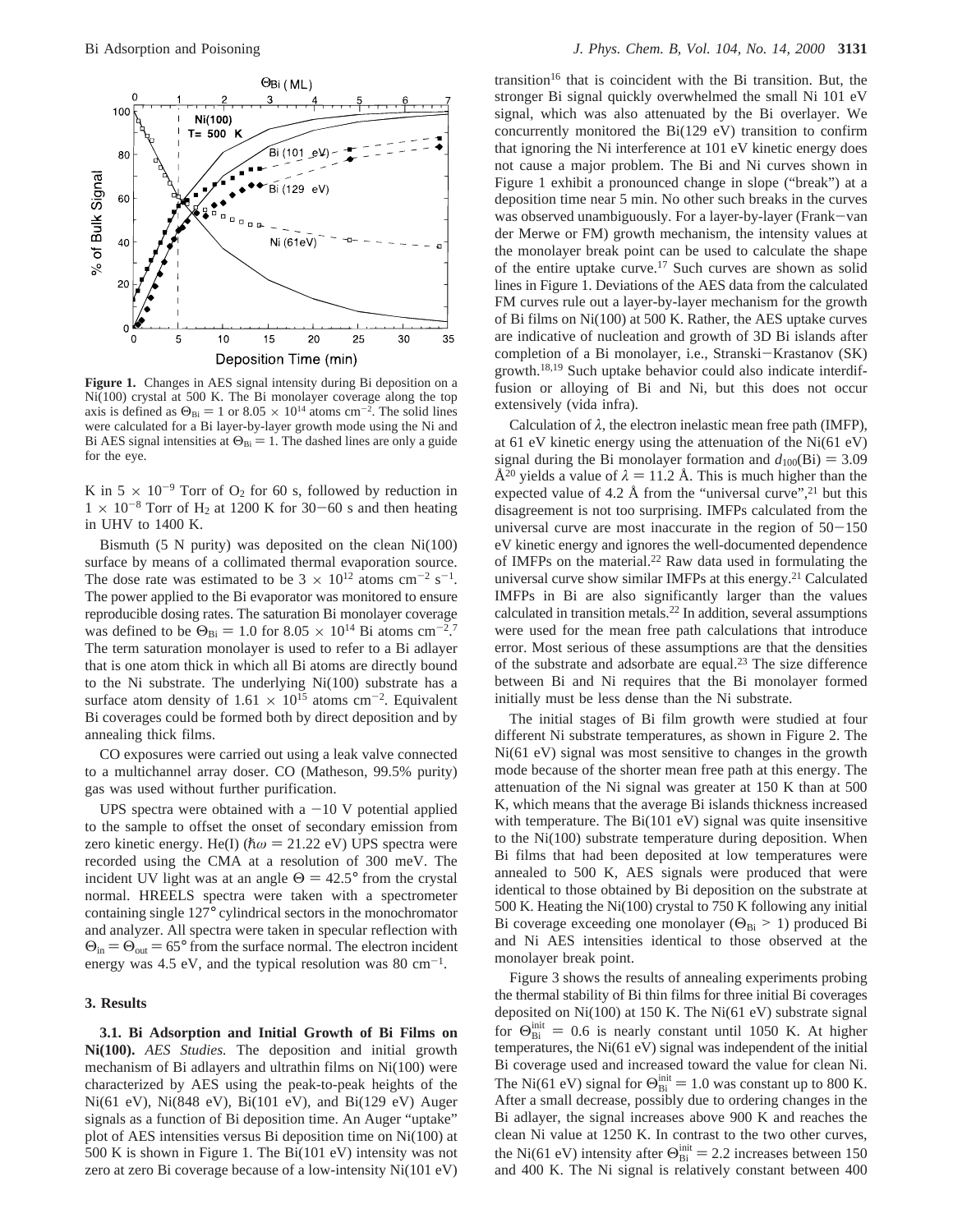

**Figure 2.** AES intensities during Bi deposition on Ni(100) at several temperatures. The solid lines on the graphs are for layer-by-layer growth as calculated by using the AES intensities at  $\Theta_{\text{Bi}} = 1$  at 150 K.



Anneal Temperature (K)

**Figure 3.** AES probe of the thermal stability of Ni(100) at 150 K.  $T_{\text{sub}}$  and  $T_{\text{des}}^{\text{ML}}$  indicate sublimation and monolayer-desorption temperatures, respectively, of Bi films on the Ni(100) surface.

and 600 K but remains at a value indicative of  $\Theta_{\text{Bi}} > 1$ . The plots of the Bi AES signals exhibit complementary and consistent behavior, showing structural changes for  $\Theta_{\text{Bi}} \ge 1$  at



**Figure 4.** Bi TPD spectra after Bi deposition on Ni(100). Bi coverages  $(\Theta_{\text{Bi}})$  are given in the figure. The heating rate was 5.5 K s<sup>-1</sup>.

620 and 900 K and then decreasing toward the clean Ni signal above 900 K.

These data indicate that the Bi monolayer is stable on Ni(100) from 150 to 900 K. Submonolayer coverages of Bi are thermally stable to even higher temperatures. The low-temperature changes observed in the substrate signal for  $\Theta_{\text{Bi}}^{\text{init}} = 2.2$  can be explained by clustering and 3D Bi-island formation once explained by clustering and 3D Bi-island formation once sufficient thermal energy is available. These plots indicate that the 3D Bi structures that are formed for  $\Theta_{\text{Bi}}^{\text{init}} = 2.2$  at 400 K<br>are stable to 600 K. The melting point of bulk Bi is 545 K but are stable to 600 K. The melting point of bulk Bi is 545 K, but no particular feature was observed to correlate with that specific temperature.

As a final point about the AES spectra, which is also relevant to the plots in Figure 3, the peak shapes and positions of the Bi and Ni AES signals were not detectably changed by changing the Bi coverage. This is also supporting evidence that only small changes in the electronic structure of the Ni substrate and deposited Bi occur upon Bi adsorption relative to the bulk materials.

*Bi TPD Studies***.** Bismuth thermally desorbs from the Ni(100) surface over the temperature range  $600-1400$  K as shown in Figure 4. This is consistent with our previous report.<sup>14</sup> The Bi TPD spectrum is characterized by two distinct desorption states. The first state filled during deposition is the Bi monolayer state, which desorbs over the range  $850-1400$  K. At higher Bi coverages, a Bi multilayer state desorbs at ∼650 K. The TPD spectra clearly indicate that heating to 750 K will remove only the multilayer and leave the monolayer coverage unchanged. No Ni desorption was ever observed.

The nature of the desorbing Bi species cannot be unambiguously determined by monitoring only mass 209, since the Bi atom, Bi2 dimer, and Bi4 tetramer all give signals at this mass. The mass resolution of the spectrometer we used precludes direct detection of species more massive than Bi atoms. Plots of Bi TPD peak area versus deposition time are linear for all coverages up to  $\Theta_{\text{Bi}} = 30$  ML, but this cannot be used to determine the identity of the desorbing species because of unfavorable cross sections for electron impact ionization to produce  $Bi^+$  from molecular species. Desorption from bulk Bi samples is known to produce high percentages of molecular species.<sup>14,24</sup>

The shape of the multilayer Bi desorption curves in Figure 4 is indicative of zero-order kinetics. An Arrhenius plot of these curves yields an activation energy of desorption,  $E_d$ , of 200  $\pm$ 8 kJ mol<sup>-1</sup>, which gives  $\Delta H_d = 205$  kJ mol<sup>-1</sup>,<sup>25</sup> in good agreement with the heat of sublimation of pure Bi  $\Delta H_c$  = agreement with the heat of sublimation of pure Bi,  $\Delta H_{298}^{\circ} =$ <br>207 kJ mol<sup>-1 24</sup>  $207 \text{ kJ mol}^{-1}$ .<sup>24</sup>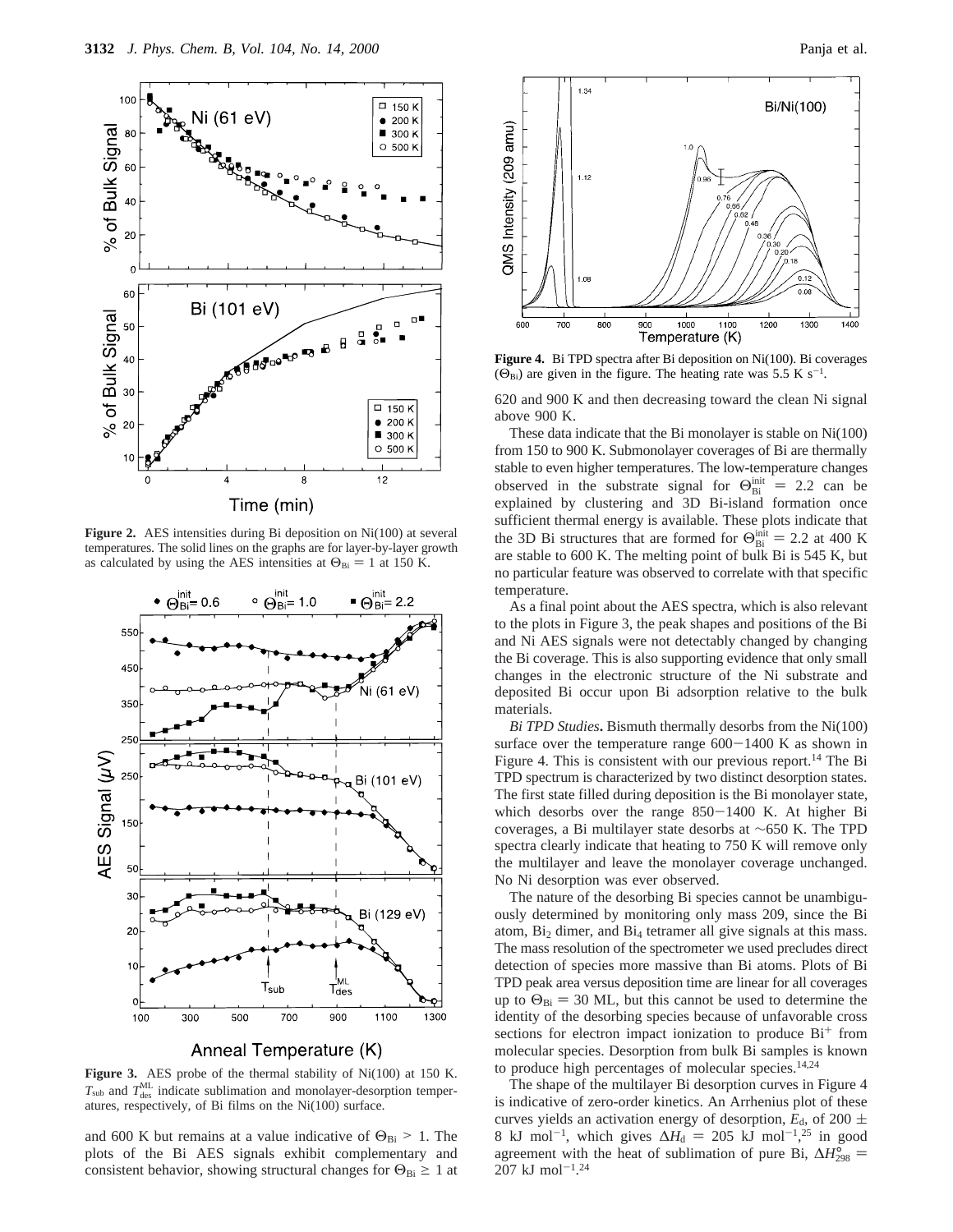

**Figure 5.** AES signal intensities and Bi TPD peak areas after annealing the deposited Bi layers to higher temperature.

Observations of the shapes of the desorption curves and shifts of the desorption rate maxima with Bi coverage can be used to begin analysis of the desorption kinetics of Bi coverages below one monolayer. The Bi TPD peak temperature was fairly constant for  $\Theta_{\text{Bi}}$  < 0.2. At these low initial coverages of Bi, the constant peak temperature with increasing coverage and the shape of the peak are indicative of first-order Bi desorption kinetics. As the coverage is increased above  $\Theta_{\text{Bi}} = 0.2$ , the peak begins a dramatic shift toward lower temperatures and the shape of the peak becomes irregular. The low-coverage desorption spectra can be simulated using first-order desorption kinetics with a constant value of  $E_d$  and preexponential  $(v_1)$ . This analysis produced values of  $E_d = 293 \pm 16$  kJ mol<sup>-1</sup> and  $v_1 = 7.5 \times 10^{10 \pm 1}$  s<sup>-1</sup>, assuming an order of reaction, *n*, of unity. If one is constrained to keep first-order desorption kinetics, then the observed shift of the desorption peak maximum to lower temperatures can only be simulated by decreasing  $E_d$  and/or increasing  $v_1$  as the Bi coverage increases.<sup>26</sup> Most likely,  $E_d$ decreases strongly near monolayer coverage because of an appreciable decrease in the Bi-Ni bond energy.

We carried out a series of annealing studies of multilayer Bi films prior to TPD analysis in order to be able to directly compare the TPD and AES results. This comparison is shown in Figure 5. The Bi TPD area was found to decrease linearly beginning at ∼900 K. Bi AES intensities extracted from Figure 3 are also plotted in Figure 5. The agreement between the AES and TPD data indicates that diffusion of Bi into the bulk of Ni(100) crystal prior to Bi desorption is not an important process. If diffusion of Bi into the subsurface were prevalent in the submonolayer region, below the onset of desorption, the AES signals would decrease faster than Bi TPD areas with increasing annealing temperature. The data presented in Figure 5 also confirm that submonolayer Bi coverages can be easily



**Figure 6.** Real space model for the two-dimensional  $c(2 \times 2)$  Bi adlayer on Ni(100) at monolayer Bi coverage. Both Ni and Bi atoms are drawn with metallic radii. The circle in the lower right-hand side indicates the single "upright" CO molecule bonded perpendicular to the surface plane according to the van der Waals radii of CO gas.

and reliably prepared by annealing larger initial Bi coverages to high temperatures.

*LEED Studies.* LEED observations were made as a function of Bi deposition time on Ni(100) at 500 K. The only pattern observed was due to a  $c(2 \times 2)$  structure. This first appeared at a coverage slightly lower than  $\Theta_{\text{Bi}}^{\text{init}} = 0.5$  and persists to  $\Theta_{\text{Bi}}^{\text{init}}$ <br> $\approx 3$ . We used the LEED observations to establish an absolute  $\approx$  3. We used the LEED observations to establish an absolute surface coverage for the Bi monolayer (a structure that is only one Bi atom thick). The size mismatch between Bi and Ni atoms results in a Bi monolayer with only one-half the surface atom density of the Ni(100) substrate. The  $c(2 \times 2)$  adlayer structure shown in Figure 6 is defined as the Bi monolayer,  $\Theta_{\text{Bi}} = 1$ , corresponding to  $8.05 \times 10^{14}$  atoms/cm<sup>2</sup>. This is consistent with the value determined by RBS.7 Continued Bi dosing above  $\Theta_{\text{Bi}}^{\text{init}} = 0.5$  reduced the contrast of the pattern and increased<br>the background intensity. The  $c(2 \times 2)$  pattern began to develop the background intensity. The  $c(2 \times 2)$  pattern began to develop diffuse streaks between the primary spots at Bi doses higher than 0.5, and finally, the primary spots were lost and only a diffuse background was observed. Warming multilayers of Bi to 750 K resulted in a sharp  $c(2 \times 2)$  pattern. A  $p(2 \times 2)$ structure was never observed.

*UPS Studies.* He(I) UPS spectra obtained for several Bi coverages on Ni(100) at 500 K are shown in Figure 7. The clean Ni(100) spectrum is characterized by strong emission within 3  $eV$  of the Fermi energy  $(E_F)$  due to the Ni d bands, in good agreement with other published spectra.<sup>27</sup> The sharp feature in the clean Ni(100) spectrum near  $E_F$  is from a surface state. No new peaks due to Bi-induced states or Bi-derived states were observed within 5 eV of  $E_F$ . The attenuation of the surface state is consistent with the formation of a laterally dispersed monolayer of Bi, and the absence of new states indicates that little rehybridization of Ni was induced by Bi adsorption.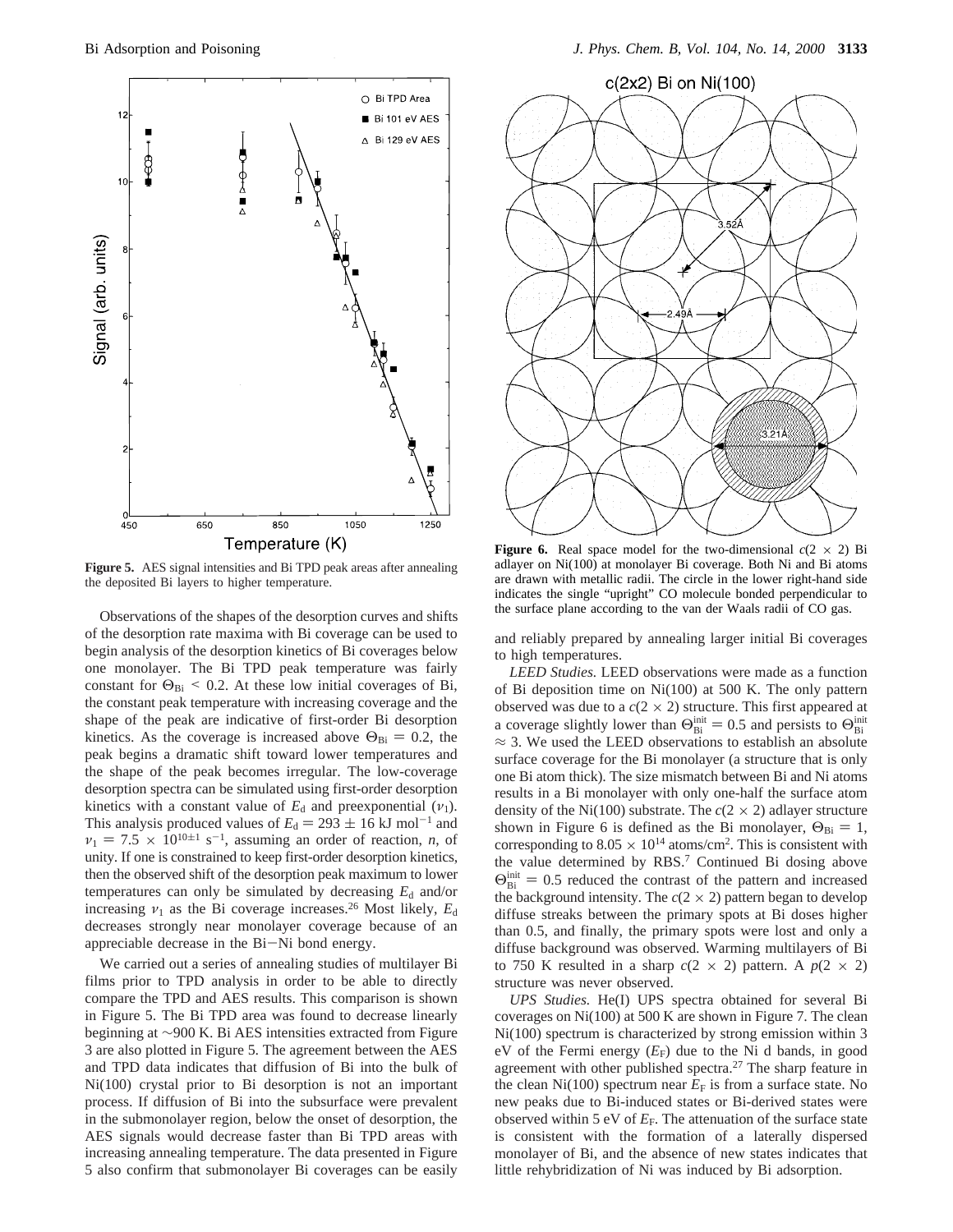

**Figure 7.** He(I) UPS spectra of Bi adlayers on Ni(100) 500 K.



**Figure 8.** Change in work function induced by Bi adlayers on Ni(100) at 500 K. Values of ∆*φ* were obtained from UPS spectra. The solid curve is a fit to the data using a simple point-dipole depolarization model. The inset shows how the maximum intensity of secondary electron emission varies with Bi coverage on Ni(100) at 500 K.

UPS measurements also enabled us to determine changes in the work function (∆*φ*) and secondary electron emission intensity that result from Bi deposition. The work function was measured by using the onset energy for secondary electron emission. Data for ∆*φ* after Bi deposition on Ni(100) at 500 K are shown in Figure 8. The decrease in  $\phi$  with increasing Bi coverage would typically be used to infer that Bi donated electron density to the Ni substrate, but the Pauling electro-



**Figure 9.**  $N'(E)$  (top) and  $N''(E)$  (bottom) ELS spectra for Bi adlayers on Ni(100) at 500 K.

negativities of Bi (1.9) and Ni (1.8)28 predicts charge transfer from Ni to Bi.

The initial drop of the curve in Figure 8 at low  $\Theta_{Bi}$  can be modeled using the point dipole depolarization in the classical Helmholtz model.<sup>29,30</sup> This yields an initial dipole moment of  $-0.49$  D ( $\pm 12\%$ ) and polarizability  $\alpha = 4.5 \times 10^{23}$  cm<sup>3</sup>  $(\pm 30\%)$ . The value of the dipole moment can be used to calculate the degree of electron withdrawal if the bond length is known. Assuming a bond distance of  $3 \text{ Å}^{20}$  for the Bi-Ni bond yields a partial positive charge of only 0.03*e* on Bi.

The intensity of secondary electron emission can be useful in detecting changes in adsorbate structure, $31$  and a plot of the maximum intensity of secondary electron emission for Bi deposition on  $Ni(100)$  at 500 K is shown as an inset to Figure 8. The curve increases from the value for clean Ni(100) to a peak at  $\Theta_{\text{Bi}} = 0.7$  and then decreases asymptotically, approaching the value for thick Bi films. The peak is indicative of some change in the surface structure, and we ascribe this to nucleation of  $c(2 \times 2)$  Bi islands near  $\Theta_{\text{Bi}} = 0.7$  and completion of the  $c(2 \times 2)$  structure near  $\Theta_{\text{Bi}} = 1$ .

*ELS Studies.* ELS spectra at  $E_p = 300$  eV from Bi adlayers on Ni(100) at 500 K are shown in Figure 9. Assignments for clean Ni(100) were taken from previous work.<sup>32,33</sup> Peak A is a combination of several low-energy interband transitions and is not influenced by deposited Bi adatoms. Peak B is due to a Ni surface plasmon and is greatly attenuated by adsorbed Bi. The peaks labeled C and D are assigned as Ni volume plasmons and are affected only slightly by Bi deposition. The small feature labeled E, which is present only at high Bi coverage, is assigned to a Bi plasmon, $34$  and the additional intensity in peak C with increasing Bi coverage is assigned to the surface plasmon of the overlayer structure.

**3.2. CO Chemisorption.** *TPD Studies.* CO TPD spectra following saturation coverages of CO on clean Ni(100) and Bi-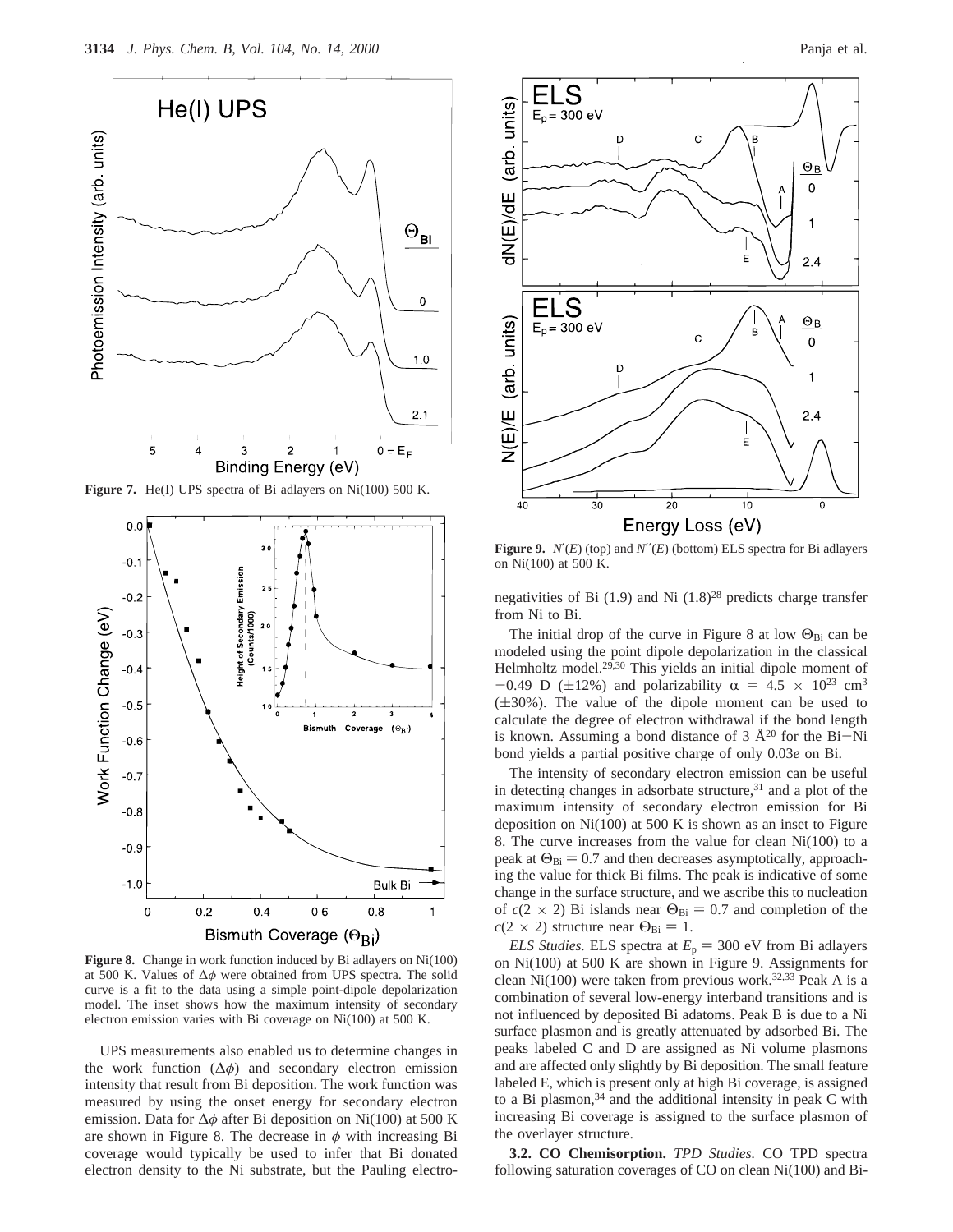

**Figure 10.** CO thermal desorption spectra probing the effects of preadsorbed Bi on CO coverage and binding energy on Ni(100) at 150 K.

precovered Ni(100) surfaces at 150 K are shown in Figure 10. The thermal desorption spectrum of CO adsorbed on the clean Ni(100) surface is in good agreement with results from previous studies.<sup>35,36</sup> Desorption of CO from Ni(100) exhibits one hightemperature peak near 460 K and a broad profile down to 180 K because of CO–CO repulsive lateral interactions.<sup>37</sup> Precovering the Ni(100) surface with Bi adatoms caused the lowtemperature, broad features to disappear and suppressed the CO peak at 460 K. The general decrease in the amount of CO chemisorption is expected because of site-blocking effects of the Bi adlayer on Ni(100). A small (40 K) shift in the CO desorption peak temperature also occurred with increasing  $\Theta_{\text{Bi}}$ . Islands of the  $c(2 \times 2)$ Bi/Ni(100) structure exists for  $\Theta_{\text{Bi}}$  > 0.5, and CO adsorption is essentially eliminated for  $\Theta_{\text{Bi}}$  > 0.8. The small amount of CO desorption for  $\Theta_{\text{Bi}} = 1.0$  is probably from domain boundaries or other defects in the Bi adlayer that provide some additional access to the Ni substrate.

Redhead analysis<sup>38</sup> using CO TPD peak maxima and  $v_1$  =  $10^{14}$  s<sup>-1</sup> indicates that the CO desorption energy of the most strongly chemisorbed species decreases about  $10 \text{ kJ} \text{ mol}^{-1}$  from 117 kJ mol<sup>-1</sup> on Ni(100) to 107 kJ mol<sup>-1</sup> when  $\Theta_{\text{Bi}} = 0.8$ .

Figure 11 shows the influence of preadsorbed Bi upon the saturation coverage in a monolayer of CO on Ni(100) at 150 K. Similar data<sup>39</sup> reported for the electronegative adatoms Cl and S are also shown for comparison. The CO monolayer coverage decreased linearly with  $\Theta_{\text{Bi}}$ , and CO adsorption was effectively suppressed at 0.4 ML (absolute coverage). The dashed line represents a simulation according to the relationship  $\Theta_{\text{CO}}^{\text{mod}} = \Theta_{\text{CO}}^{\text{sat}}(1 - 2\Theta)$ . This assumes that each Bi atom blocks two Ni atoms and that the CO adsorption site is a single Ni atom.

The initial sticking coefficient of CO on these same chemically modified Ni(100) surfaces at 150 K is shown in Figure



**Figure 11.** Comparison of the effectiveness of several adatom modifiers to reduce the CO saturation coverage on Ni(100) at 150 K. Data for the S and Cl adatoms were taken from ref 39. The dashed line predicts the theoretical variation of  $\Theta_{\text{Bi}}$  according to the relationship  $\Theta_{\rm CO}^{\rm mod} = \Theta_{\rm CO}^{\rm sat} (1 - 2\Theta).$ 

12. For small Bi coverages,  $S_0$  does not decrease as fast as might be expected from simple Langmuirian adsorption in the presence of a site blocker. The dashed line describes the adsorption kinetics expected if  $S_0^{\text{mod}} = S_0(1 - 2\Theta)$ , again assuming each Bi atom blocks two Ni atoms and CO adsorption requires only Bi atom blocks two Ni atoms and CO adsorption requires only one Ni atom. The deviation from the dashed line is because of the importance of the modifier precursor adsorption state.<sup>40</sup> However, for preadsorbed S and Cl adatoms, electronic effects additionally influence CO adsorption kinetics. The effect of Bi adatoms reducing both Θ<sub>CO</sub> and *S*<sub>0</sub> for CO adsorption on Ni(100) is much smaller than that for Cl and S adatoms at the same modifier precoverages.

*CO HREELS Studies.* Vibrational studies show that the adsorption sites of CO on Ni(100) depend on both surface temperature and coverage. $41-43$  At low temperatures, CO predominantly adsorbs on bridge sites at low coverages and then populates atop sites. However, at room temperature, the atop sites are predominantly occupied even at low coverages.

The influence of preadsorbed Bi adatoms on the population of CO adsorption sites after large (saturation) CO exposures on Ni(100) at 150 K is shown in Figure 13. On clean Ni(100), CO is mainly adsorbed on bridge sites with  $v_{\text{CO}}$  at 1986 cm<sup>-1</sup>, which is consistent with previous results. $42,43$  With increasing coverage of Bi adatoms on the Ni(100) surface, the dominant loss peak at 1986 cm-<sup>1</sup> shifted downward in frequency by ∼60 cm<sup>-1</sup> to about 1920 cm<sup>-1</sup> for  $\Theta_{\text{Bi}} = 0.4$ , as might be expected from decreased CO-CO lateral interactions because of lower CO coverages on these surfaces. On clean Ni(100), a 40 cm<sup>-1</sup> shift to lower energy is observed as the CO coverage is reduced from saturation to a small value.<sup>41,42</sup> The large shift ( $\sim$ 180 cm<sup>-1</sup>) in  $\nu_{\text{CO}}$  for  $\Theta_{\text{Bi}} = 0.74$  is likely to be associated with a new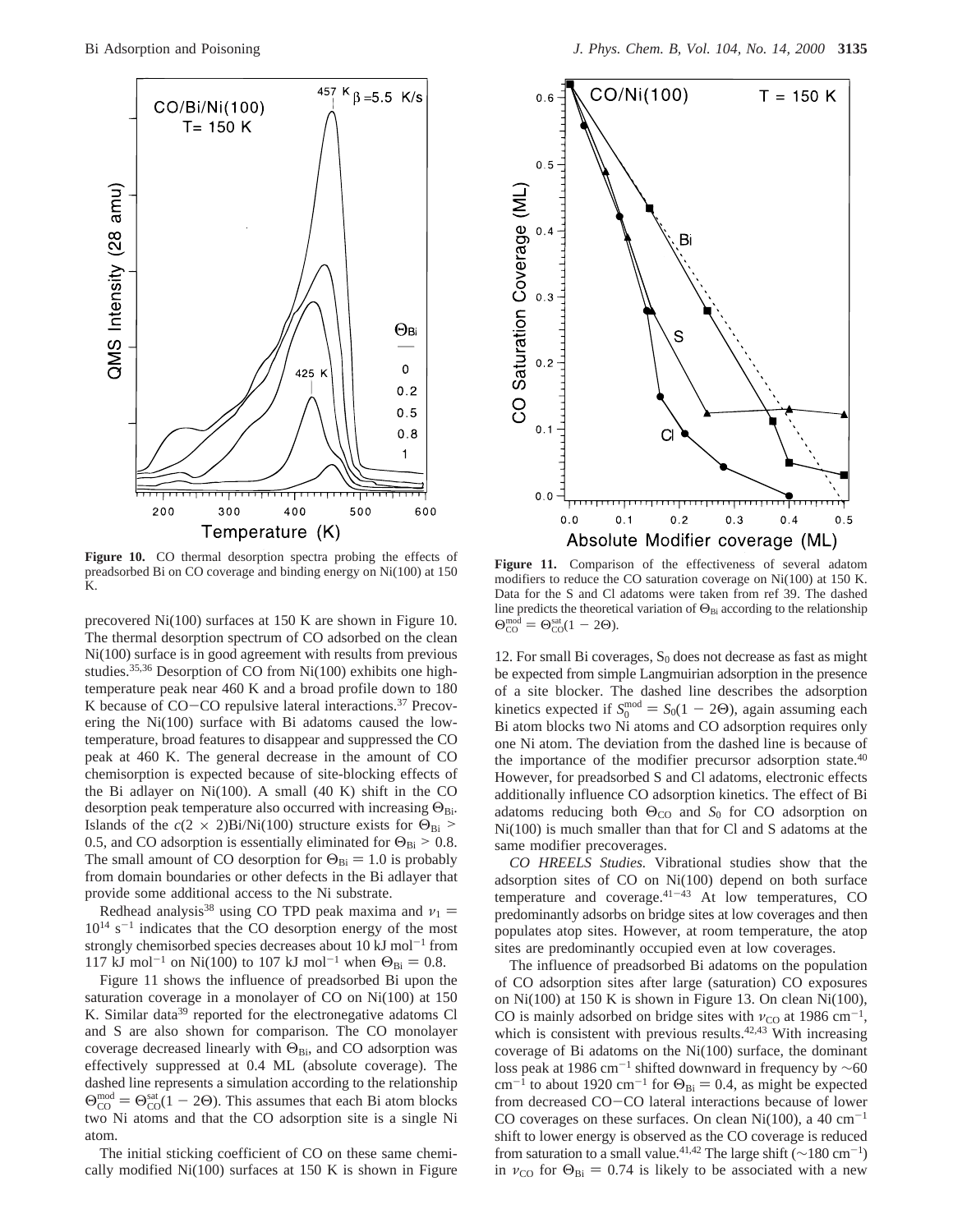

**Figure 12.** Influence of several preadsorbed adatoms on the CO initial sticking coefficient on Ni(100). The dashed line shows variation of  $S_0$ according to the relationship  $S_0^{\text{mod}} = S_0(1 - 2\Theta)$ .



**Figure 13.** HREELS spectra after saturation doses of CO on Biprecovered Ni(100) surfaces at 150 K.

peak at smaller loss energy. At a Bi precoverage of  $\Theta_{\text{Bi}} \geq 0.1$ , a new loss peak appeared at  $2025 \text{ cm}^{-1}$  and the intensity of



**Figure 14.** HREELS spectra after saturation doses of CO on Biprecovered Ni(100) surfaces at 340 K.

this peak increased to  $\Theta_{\text{Bi}} = 0.4$ . This peak also shifted downward by  $\sim 60 \text{ cm}^{-1}$  to 1968 cm<sup>-1</sup> at higher Bi coverages.

HREELS spectra of saturation coverages of CO on Ni(100) and Bi-precovered Ni(100) surfaces at 340 K are shown in Figure 14. The dominant  $v_{\rm CO}$  loss peak is at 2060 cm<sup>-1</sup> on clean Ni(100) at 340 K, and hence, CO is predominantly adsorbed at atop sites. The smaller loss peak at  $1916 \text{ cm}^{-1}$  is assigned to bridge-bonded CO. The loss peak at 2060 cm<sup>-1</sup> shifted to 2028 cm<sup>-1</sup>, and the intensity of this peak decreased at  $\Theta_{\text{Bi}} = 0.20$ . This peak almost completely disappeared at  $\Theta_{\text{Bi}} = 0.4$ , and also the  $v_{\rm CO}$  intensity for bridge-bonded CO increased. Bi adsorption also caused a new peak at  $1698 \text{ cm}^{-1}$  to appear. The absence of a significant shift in *ν*<sub>CO</sub> for both atop and bridge-bonded CO is consistent with the TPD results and shows that Bi does not have a substantial electronic effect on the Ni(100) substrate and that a site-blocking effect is dominant.

## **4. Discussion**

AES intensity measurements as a function of Bi evaporation time are modeled well by FM-growth simulation curves for Bi deposition on Ni(100) at 150 K. However, it is most likely that Bi forms metastable, supersaturation structures.<sup>18</sup> At low temperatures, Bi adatoms do not have sufficient thermal energy to aggregate into 3D islands and simply stick at positions where they collide with the surface. As the deposition temperature is raised, the thermodynamically favored 3D structures are formed as the Bi mobility increases.

For Bi deposition on Ni(100) at 500 K, a Stranski-Krastanov (SK) growth mode of Bi on Ni(100) is followed, i.e., the growth of 3D Bi crystallites on top of the first Bi monolayer. Even though such AES curves can also be indicative of the formation of surface alloys,<sup>44</sup> the surface free energy of Bi (382 mJ m<sup>-2</sup>) is much lower than that of Ni  $(2364 \text{ mJ m}^{-2})$ ,<sup>45</sup> and this suggests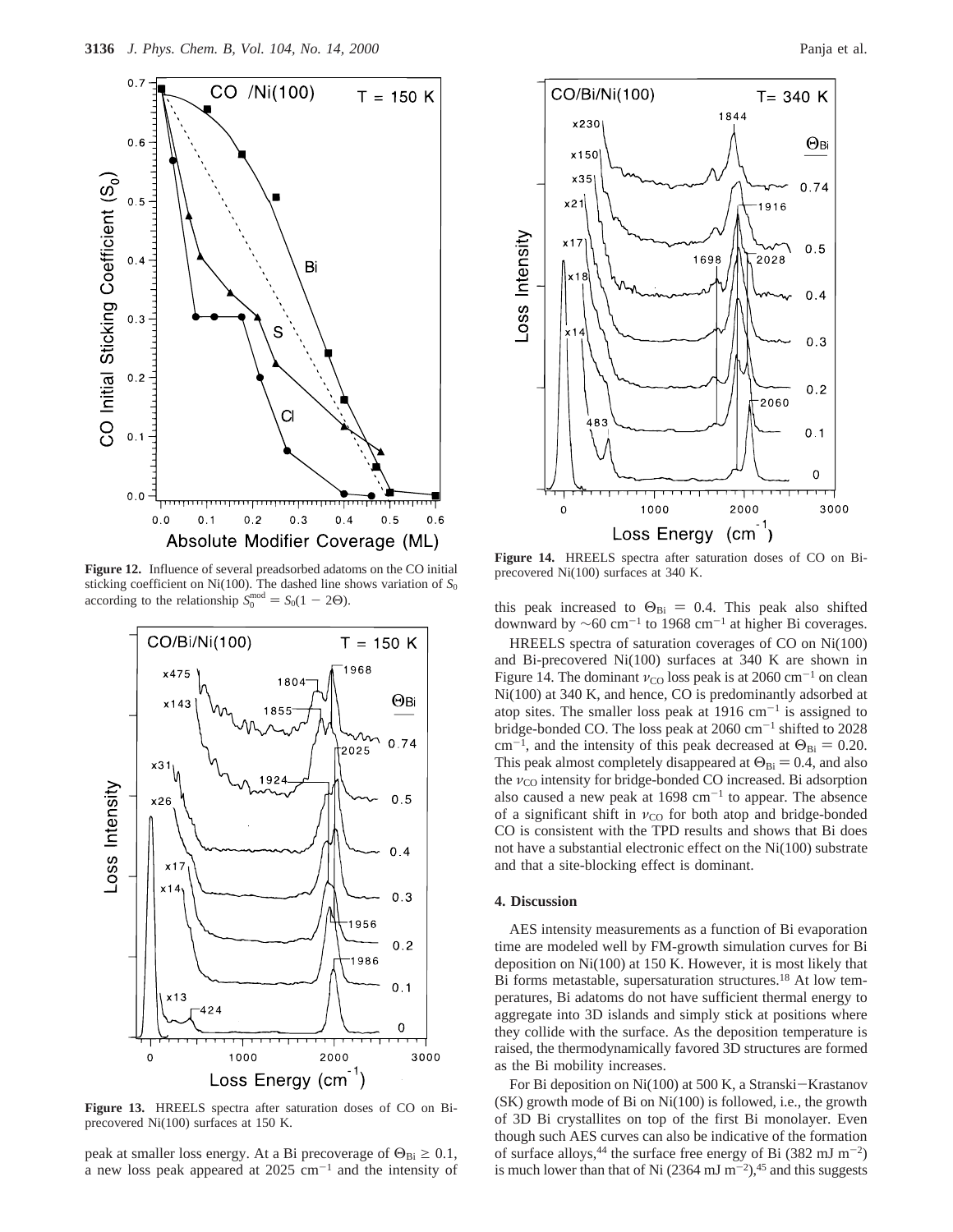that formation of Bi layers would be preferable to diffusion into the bulk. Also, the solubility of Bi in Ni is known to be small.<sup>46</sup> The large difference in surface free energies indicates that formation of a stable 2D monolayer structure should be favored over immediate formation of 3D crystallites. The agreement between AES and TPD annealing results provides evidence that diffusion of Bi deep into the bulk is not an important process. Further evidence for a SK growth mode is given by the ELS data. The immediate loss of the Ni(100) surface plasmon after Bi deposition indicates that the adsorbate does not form localized islands or 3D crystallites at low Bi coverages. If islands did occur, then the substrate surface plasmon would persist and appear with the bulk plasmon of the overlayer structure.<sup>47</sup> The immediate loss of the surface plasmon indicates that a stable monolayer structure is formed prior to any 3D growth. On the basis of all of these results, we conclude that Bi films nucleate and grow in a SK fashion on Ni(100) at 500 K. An SK growth mode was also observed for Bi films on Pt(111) at 600 K  $^5$  and in the related system of Pd on Ni(100) at 300 K.<sup>48,49</sup> However, a disordered Bi/Cu surface alloy was formed on Cu(100) at 300 K up to about  $\Theta_{\text{Bi}} = 0.35$ .<sup>9</sup>

Bi forms an ordered  $c(2 \times 2)$  structure with a LEED pattern that fades as Bi forms close-packed layers in thicker films that are incommensurate with the Ni substrate. The diffuse background, which forms with increasing Bi deposition, is consistent with a disordered structure caused by the formation of 3D crystallites. The conversion of diffuse spots to streaks at higher Bi coverages is analogous to those observed for Bi on  $Cu(100)^9$ and Pb on  $Ni(100).48$  These were attributed to hexagonal crystallites such as  $c(n\sqrt{2} \times \sqrt{2})R45^\circ$  (*n* = 9, 7, 5, respectively) formed over the fcc substrate lattice.<sup>9,48</sup>

The presence of  $c(2 \times 2)$  spots in LEED at coverages below  $\Theta_{\text{Bi}} = 1$  indicates that there are attractive lateral interactions between Bi adatoms. However, these are insufficient to cause earlier (lower coverage) nucleation of the  $c(2 \times 2)$  structure or condensation into more compact arrangements. Primarily the energetics of the Bi-Ni bond determine the monolayer structure. Bi TPD spectra show that the Bi adsorption energy decreases with increasing Bi coverages, and this provides the thermodynamic driving force for spreading Bi atoms on Ni(100) substrate. A  $p(2 \times 2)$  structure was never observed. The  $p(2 \times 2)$  structure would be expected to form at  $\Theta_{\text{Bi}} = 0.5$  if strong lateral repulsive interactions existed.

The effect of different modifiers (chemisorbed as adatoms) on the work function of Ni(100) is shown in Figure 15. It is evident that electrostatic interactions of Bi adatoms with the Ni substrate are much weaker than that for alkali metal adatoms. The absence of a pronounced minimum in the Bi curve is a reflection of significantly less mutual depolarization in the Bi adlayer than that found for alkali metals. The dipole moment that can be ascribed to Bi adatoms of 0.49 D is near that for Xe (0.30 D) on Ni(100).30 This is consistent with UPS spectra showing little perturbation of Ni(100) states by Bi adatoms. The reduction in work function at low Bi coverage is usually assigned to some charge transfer from Bi to Ni, as in the case on  $Pt(111).5$  Dipole-dipole repulsive interactions can cause adatom lateral repulsion, but the presence of small dipoles means that there is only a weak lateral repulsion between Bi adatoms. A direct comparison to the Bi/Pt(111) system, as shown in Figure 16, reveals that the value of ∆*φ* associated with the Bi monolayer ( $\Delta \phi = 1$  eV) on Ni(100) is smaller than that found on Pt(111) ( $\Delta \phi = 2$  eV).<sup>5</sup>

The addition of Bi adatoms on Ni(100) significantly reduces the total amount of CO adsorption at 150 K on the surface.



**Figure 15.** Work function change on chemically modified Ni(100) surfaces for several different adatom modifiers on the surface.



**Figure 16.** Comparison of the work function change due to Bi adsorption on Pt(111) and Ni(100) surfaces.

Weakly bound CO, which desorbs in the low-temperature TPD peaks on Ni(100), is preferentially reduced at low  $\Theta_{\text{Bi}}$ . Significantly, there is relatively little change in the CO desorp-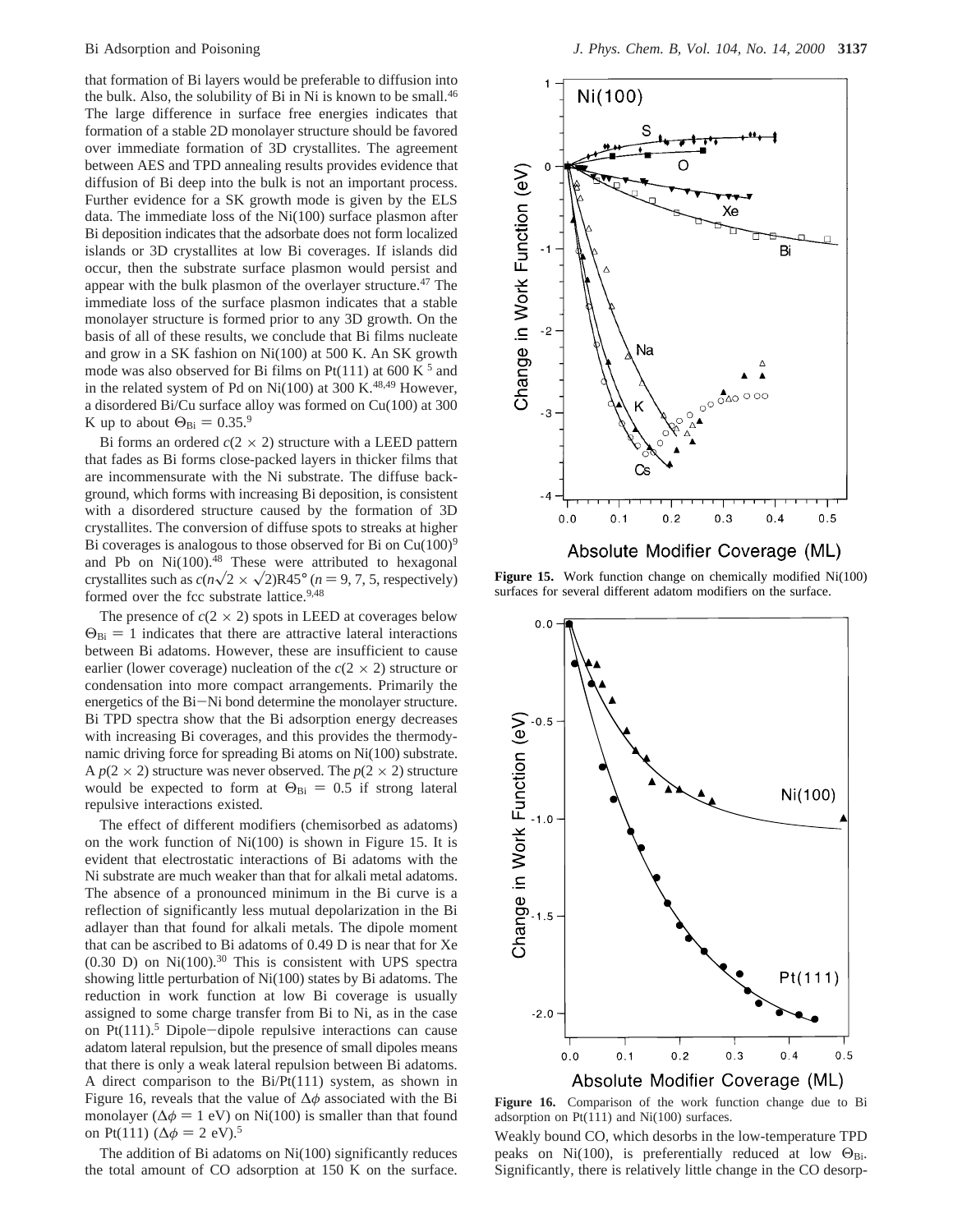tion peak temperature that corresponds to the most strongly adsorbed CO throughout the entire range of Bi coverage. Thus, the poisoning of CO adsorption on the surface occurs as a result of a short-range, site-blocking influence by Bi adatoms on the Ni(100) surface. CO adsorption is nearly completely blocked by a  $c(2 \times 2)$  Bi monolayer. Because there are no significant electronic effects on the Ni(100) substrate due to coadsorbed Bi, the changes in CO adsorption and desorption behavior with increasing  $\Theta_{\text{Bi}}$  are close to that of changing CO coverages on clean Ni(100), i.e., CO-Bi repulsive interactions within the coadsorbed layer are similar to those of CO-CO repulsive interaction with the CO adlayer at high CO coverages on clean Ni(100).

A local site-blocking effect of Bi is also indicated by the observed linear decrease of the CO saturation coverage with increasing  $\Theta_{\text{Bi}}$  in Figure 11. The same kind of linear relationship was observed for CO on  $Bi/Pt(111)$  surfaces.<sup>10</sup> The influence of Bi precoverage on CO adsorption on Ni(100) can be described by  $\Theta_{\text{CO}}^{\text{mod}} = \Theta_{\text{CO}}^{\text{sat}}(1-2\Theta)$ ; i.e., each Bi adatom blocks two Ni atoms and only one Ni atom is required for a CO chemisorption site. A comparison of the suppression of CO adsorption by Bi adatoms to that of the electronegative adatoms Cl and S is shown in Figures 11 and 12. Bi has much less affect on CO adsorption kinetics and chemisorption coverages than Cl or S adatoms. This can be explained by the additional changes in the electronic structure at Ni surface atoms due to the presence of these electronegative adatoms.39 The increased influence of S adatoms over that of Cl adatoms on CO adsorption has the same trend as the electronegativity of the preadsorbed atoms. This is also consistent with a minimal electronic perturbation of Ni by Bi adatoms.

In CO adsorption studies on Bi/Pt(111) surfaces,  $^{10}$  Bi adatoms were used as a "model" system for the effect of inert site blockers. Bi adatoms in that case influenced CO chemisorption more strongly than for the case of Ni(100) here. For CO/Bi/ Pt(111), there was a shift of the CO TPD peak to lower temperatures and a narrowing of the peaks such that  $E_d$ decreased from 112 kJ mol<sup>-1</sup> on Pt(111) to 106 kJ mol<sup>-1</sup> for  $\Theta_{\text{Bi}} = 0.25$ .  $E_{\text{d}}$  then increased back to near the CO/Pt(111) value near  $\Theta_{\text{Bi}} = 0.62$ , where the CO chemisorption was completely suppressed. Bi also altered the population of CO adsorption sites on Pt(111), assuming constant dynamic dipoles. There was an increased population of bridge-bonded CO for a given total coverage of CO, and also there was a large  $(200 \text{ cm}^{-1})$  shift in  $v_{\text{CO}}$  to lower energy for bridge-bonded CO on Bi/Pt(111) surfaces. Bi and CO are probably present in an intermixed adlayer on Pt(111), and the decreased adsorption energy and the increased population in bridging sites with increasing Bi precoverages are likely due to CO-Bi repulsive interactions.10 In light of our results on Ni(100), it could also be that a small electronic effect of Bi on Pt(111) contributes or causes the large shift in  $v_{\text{CO}}$  at high Bi coverages for CO/Bi/Pt(111).

Vibrational data for CO/Bi/Ni(100) at 150 K further confirms that local interactions are dominant. The loss peaks at 2025 and 1986  $cm^{-1}$  for clean Ni(100) can be assigned as atop and bridgebonded CO, respectively, on the  $Ni(100)$  surface.<sup>41-43</sup> The gradual downward shift of  $\sim 60$  cm<sup>-1</sup> in the CO stretching frequencies for both the atop CO and bridge-bonded CO can be explained by the removal of the CO-CO dipole coupling via screening by the coadsorbed Bi adatoms. However, the very large apparent shift ( $\sim$ 180 cm<sup>-1</sup>) for bridge-bonded CO is most likely due to the presence of unresolved peaks for CO in both 2-fold bridge sites ( $\sim$ 1900 cm<sup>-1</sup>) and newly populated 4-fold hollow sites ( $\sim$ 1700 cm<sup>-1</sup>). CO adsorbed on 4-fold hollow sites

with a loss peak at  $1740 \text{ cm}^{-1}$  was also observed on a S-precovered Ni(100) surface at high S adatom coverages.<sup>50</sup>

When CO was adsorbed at 340 K, there was an increase in the population of bridge-bonded CO relative to that of atop CO. Also, a new  $v_{\rm CO}$  band appeared at 1698 cm<sup>-1</sup> that can be assigned to CO adsorbed at 4-fold hollow sites on  $Ni(100).<sup>50</sup>$ The relatively large population of bridge-bonded CO at higher Bi coverages could be due to more extensive CO-Bi repulsive interactions that arise in a more extensively intermixed layer of CO and Bi at 340 K compared to more segregated domains of two different phases at 150 K. The elimination of atop CO bonding sites is a natural consequence of the large size of Bi adatoms and the preference of Bi to bond at 4-fold hollow sites.

### **5. Conclusion**

New, complementary information was gained about Bi adlayers deposited on Ni(100). Bi films grow on Ni(100) at 500 K by first forming a  $c(2 \times 2)$ -Bi monolayer structure and then 3D Bi islands. Bi desorbs from the monolayer over a temperature range <sup>∼</sup>850-1350 K because of strong Bi-Bi repulsive interactions at high  $\Theta_{\text{Bi}}$ . Multilayers of Bi desorb with near-zero-order kinetics near 600 K with an activation energy of 200  $\pm$  8 kJ mol<sup>-1</sup>, in good agreement with the bulk heat of sublimation. Modification of the electronic structure of the Ni substrate by Bi adatoms is minimal. Within a point dipole model for work function changes, no significant electron transfer occurs between Bi and Ni.

The influence of Bi adatoms on Ni(100) chemistry was probed by CO adsorption. CO chemisorption on Ni(100) was poisoned by Bi adatoms, with a linear decrease in CO coverage with  $\Theta_{\text{Bi}}$ and nearly complete blocking of CO chemisorption at  $\Theta_{\text{Bi}} =$ 1.0. TPD and HREELS spectra obtained for CO adsorbed on Bi-precovered Ni(100) surfaces were only slightly modified. This indicates a minimal electronic influence of Bi adatoms on Ni(100) substrate. HREELS shows an increased population of CO adsorbed at atop sites at low temperature (150 K), whereas Bi adatoms force CO to adsorb mainly at 2-fold bridge sites with some population of 4-fold hollow sites at 340 K.

The combination of the propensity to form a dispersed adlayer at low  $\Theta_{\text{Bi}}$  and the minor electronic perturbations due to Bi-Ni bonding suggests that Bi adatoms will allow further probing of the constraints that modifier adatoms impose on adsorption and reaction ensemble requirements on Ni(100) surface.

**Acknowledgment.** Support from the U.S. Department of Energy, Office of Basic Energy Sciences, Chemical Sciences Division is gratefully acknowledged. We also thank Randall J. Smith for his contributions to this work.

#### **References and Notes**

(1) Briner, B. G.; Feenstra, R. M.; Chin, T. P.; Woodall, J. M. *Phys. Re*V*. B* **<sup>1996</sup>**, *<sup>54</sup>*, R5283.

(2) Patrin, J. C.; Li, Y. Z.; Chander, M.; Weaver, J. H. *J. Vac. Sci. Technol. A* **1993**, *11*, 2073.

(3) Kaigawa, R.; Sakaguchi, T.; Herrmann, R.; Kaito, C.; Miki, H.; Nakayama, Y*. J. Mater. Sci.* **1995**, *30*, 2348.

(4) Chakoumakos, B. C.; Ebey, P. S.; Sales, B. C.; Sonder, E. *J. Mater. Res.* **1989**, *4*, 767.

(5) Paffett, M. T.; Campbell, C. T.; Taylor, T. N. *J. Chem. Phys.* **1986**, *85*, 6176.

(6) Puckrin, E.; Slavin, J. A. *Phys. Re*V*. B* **<sup>1990</sup>**, *<sup>41</sup>*, 4970.

(7) Klink, C.; Foss, M.; Stensgaard, I.; Besenbacher, F. *Surf. Sci*. **1991**, *251/252*, 841.

(8) Godfrey, D. C.; Hayden, B. E.; Murray, A. J.; Parsons, R.; Pegg, D. J. *Surf. Sci*. **1993**, *294*, 33.

(9) Meyerheim, H. L.; Zajonz, H.; Moritz, W.; Robinson, I. K. *Surf. Sci*. **1997**, *381*, L551.